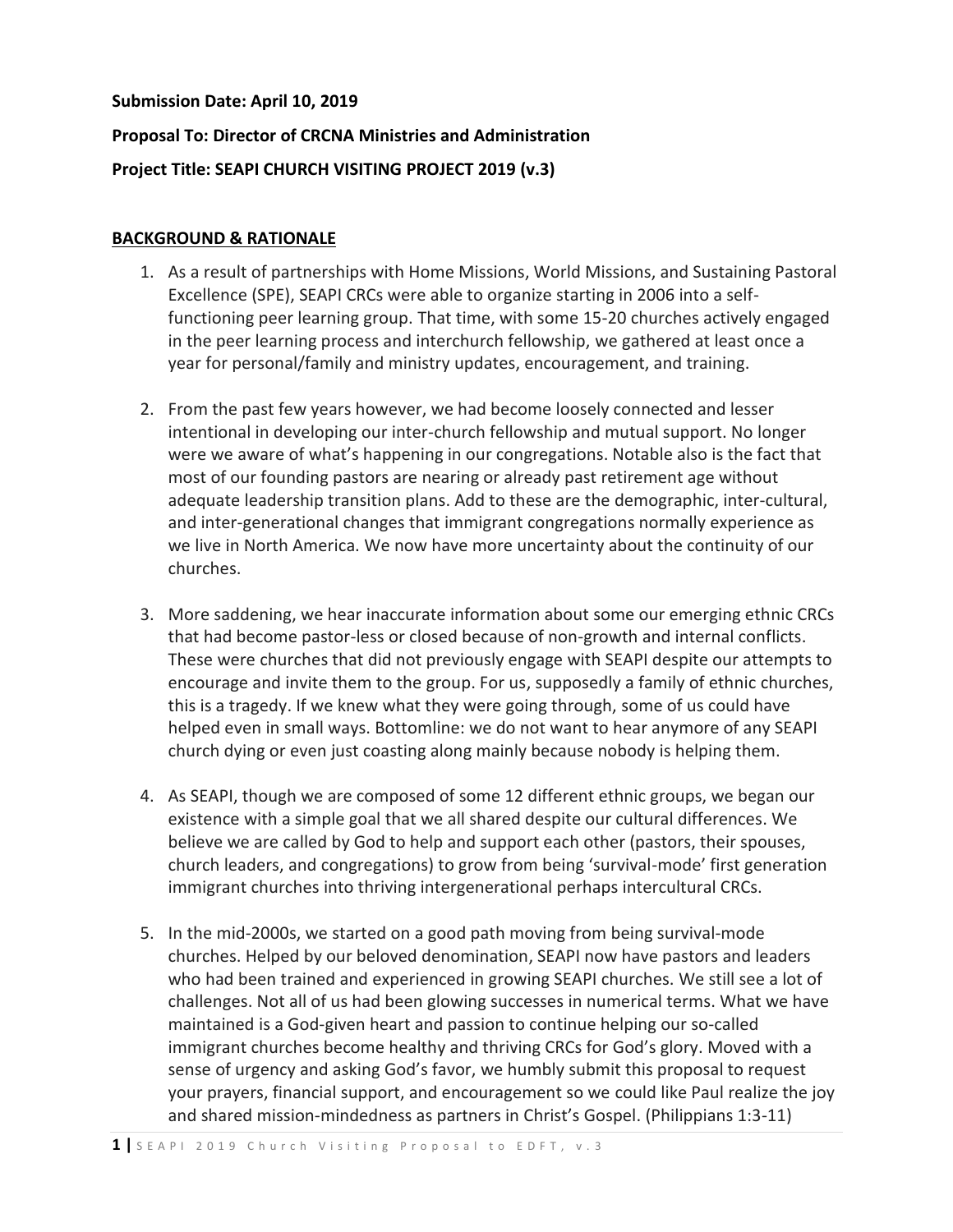## **VISION**

With the Lord's enabling in the next 12 months, we envision a revived and revitalized SEAPI group able to encourage and help our churches and leaders grow healthy and thriving, individually and collectively. As a result, we envision SEAPI able to effectively partner with and contribute to the rest of the CRCNA and the larger Church.

#### **OBJECTIVES**

- 1. **Visit and fellowship with purpose** We want to know what's happening in each SEAPI church. (Would include formal and informal onsite conversations with the pastor, spouse/family, office-bearers, and other church leaders. Do a process of collegial conversational and structured "trying to see your ministry through the eyes of God." Would cover strengths, weaknesses, opportunities, and threats to their ministry.)
- 2. **Connect with calling church and Classis** We aim to establish good relationships with the SEAPI church's calling church and classis. (Would include formal and informal correspondence before the SEAPI visit and onsite meeting with calling/hosting church, regional pastor, church counselor, and/or classical missions chair.)
- 3. **Assess, report, respond** We want to help and walk alongside the local church so they progress in its ministry. This will be beyond the fellowship and mutual edification that should happen during each church visit. Results of the church visit are to be summarized and shared in a report. Each church visit report will be shared with the SEAPI church, their calling Council and Classis. SEAPI will respond in modest ways we can and at the same time connect the local church to resources available in the CRC and elsewhere.
- 4. **Towards SEAPI 2.0** After the round of church visits, we will know better how to revive and revitalize SEAPI. The plan is to complete the 2019 church visits within a 6-month period (May-Oct) and schedule a SEAPI retreat (revival gathering) in late November. We then will chart our path towards SEAPI 2.0 in the years ahead.

#### **GUIDING PRINCIPLES**

- 1. Follow the four aspects of church visiting (CRC Guide for Church Visiting, II.B, ca. 2015)
	- a. Ascertain—this involves data gathering, conversation, and listening
	- b. Admonish—a limited aspect, but occasionally required (and only to complement, not in any way to supplant the supervisory role by the calling church and Classis)
	- c. Advise—councils have questions that can be dealt with at the official visit or between visits. (As SEAPI visitors, we will share our recommendations on issues the SEAPI church raises based on our knowledge of the Church Order. But we will inform them how to discuss and resolve the issues with their calling church and Classis.)
	- d. To above, we add SEAPI-style Fellowship, Food, and lots of Catching Up!
- 2. Full correspondence and coordination with the SEAPI church's calling church and Classis. Additionally, with Resonate regional and local leader where the SEAPI church is located.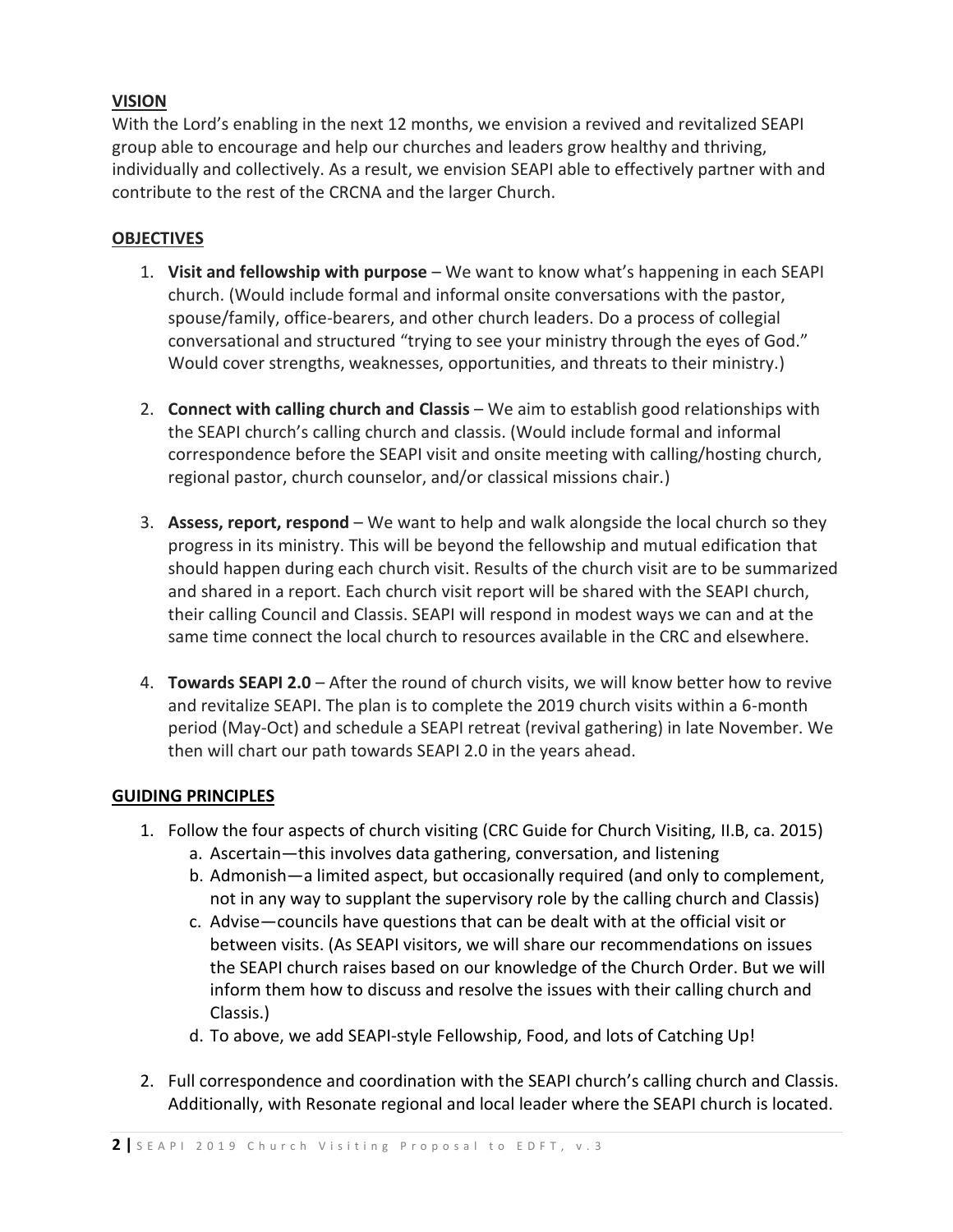- 3. SEAPI visitors and SEAPI as a whole will serve as an encourager and ministry peer/colleague alongside the pastor and church leaders. Pastoral and ministry supervision and accountability remain with the calling church and Classis.
- 4. Heart-to-heart storytelling and assessment of their church including the founding, blessings and challenges through the years, how they see their future, and their immediate needs and issues. These conversations and listening will be a mix of onlywith-pastor/spouse, with Steering Committee or Council, with other key church leaders.
- 5. Establish channels for follow up conversations and correspondence after the visit.
- 6. Report highlights of the visit including actionable ideas and plans.

#### **IMPLEMENTATION PROCEDURES**

- 1. Form 2 teams of church visitors, each composed of at least 2-3 experienced pastors that will share the task of visiting. As available, Resonate regional/local leader would be requested to participate.
- 2. **Complete visits of 25 SEAPI churches within 6 months (June to November 2019).** Results of the visits will help us prepare well for the planned All-SEAPI retreat in late November.

#### **3. APRIL-MAY PREPARATIONS**

- a. Create project proposal and schedule. Map out and schedule church visits.
- b. Send letters to all SEAPI churches about the visit especially asking them to confirm the planned schedule.
- c. Establish connections with leaders of their calling church, classis, and Resonate regional/local leaders.
- d. Prepare **SEAPI Visiting Kit**. Conduct orientation and training via conference calls if face-to-face meeting could not be done and budgeted.
- e. Prepare **SEAPI Church Visit Info Packet** to prepare the SEAPI pastor and church leaders.
- f. Arrange travel and hotel bookings as early as possible to get low rates.

#### **4. BEFORE the Visit (2-3 weeks)**

- a. Correspond by letter and email to confirm the church visit with: the SEAPI pastor and his church Council/Steering Committee; the calling church, Classis, Resonate regional/local leader
- b. Finalize with the SEAPI pastor details of the visit including formal meetings and worship
- c. Send Visit Info Packet to SEAPI pastor to prepare him and church leaders for the meetings
- d. Re-confirm travel bookings with team members.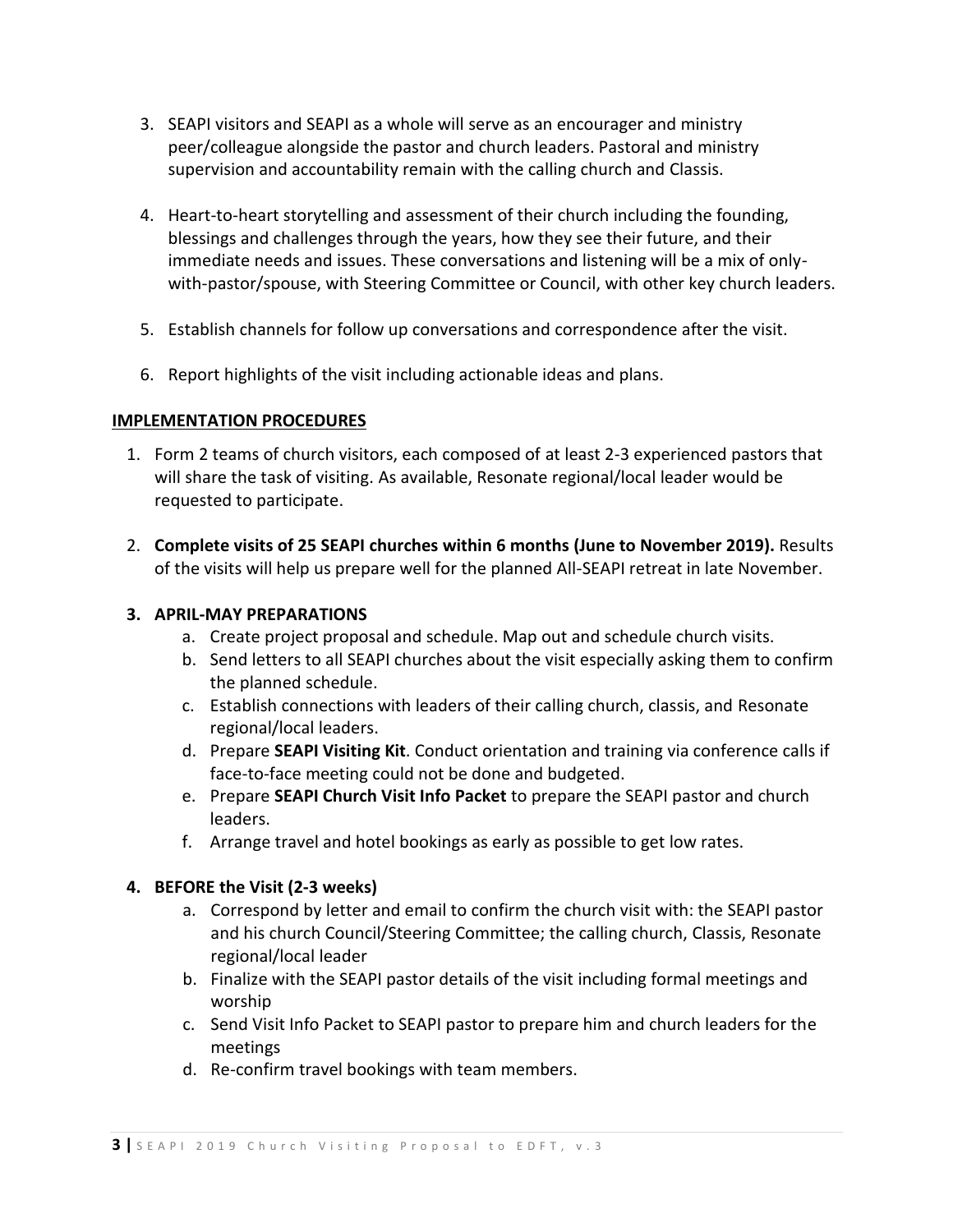## **5. DURING the Visit**

- a. Meet with calling church and classis leaders either before or after the SEAPI visit.
- b. Conduct separate and joint meetings with the SEAPI pastor, family, and church leaders. We will meet with key people among their youth/young adults groups.
- c. In all conversations, team members must listen well, aim to encourage, celebrate victories and blessings, offer honest feedback in case of difficult issues/challenges, urge fellowship with other SEAPI churches.
- d. End visit and meetings on a positive tone and hopeful spirit regardless of any ongoing church concern and situation.
- e. Be available for any fellowship opportunity the church will arrange.
- f. At least one or all members of the visiting team to worship with the SEAPI church.
- g. We will promote our new SEAPI website. We also will encourage the church to give us materials for posting on the website. Examples: church's history, current leadership, their ministries and stories, and lots of photos past and present. We will be open to their suggestions how to make our website and coming Facebook group page our go to community portal on the web.

## **6. AFTER the Visit**

- a. Send letters/emails of appreciation to all concerned during the visit: SEAPI pastor/family, church leadership, calling church and classis leaders, Resonate regional/local leaders.
- b. Request visited SEAPI church to give us feedback about the visit using a basic questionnaire/form.
- c. Write a summary report of visit highlights. Emphasize immediate needs and opportunities for church growth, training of leaders, compelling needs and ideas community outreach (as in ministry innovation and nontraditional ideas).
- d. Identify significant results from the visits which appear common to many SEAPI churches. These in turn could help in organizing content and activities as well as aim for desired outcomes during the planned All-SEAPI Retreat in late November.

#### **SCHEDULE (see map where SEAPI CRCs are located)**

*\*Asterisked churches are those that we barely have knowledge of their current status.*

| <b>Inclusive</b><br>dates,<br>2019 | <b>Churches to visit</b>                                         | <b>Status, Calling</b><br><b>Church &amp; Classis</b> | <b>Visiting Team</b>                                                                       | <b>Estimated</b><br>costs        |
|------------------------------------|------------------------------------------------------------------|-------------------------------------------------------|--------------------------------------------------------------------------------------------|----------------------------------|
| April-May                          | Note: See APRIL-MAY<br>PREPARATIONS in the<br>preceding section. |                                                       |                                                                                            |                                  |
| May 4-6                            | Fil-Am CRC (Filipino),<br>Pearland, TX                           | Emerged: 2017<br>(calling church)<br>Rocky Mountain   | Fernando (coming<br>from Calvin College<br><b>BOT meeting in Grand</b><br>Rapids, May 1-3) | \$200<br>HOU-OAK<br>airfare/taxi |
| May                                | Note: Pending approval by<br>EDFT, SEAPI visitors will do        | To follow shortly                                     |                                                                                            |                                  |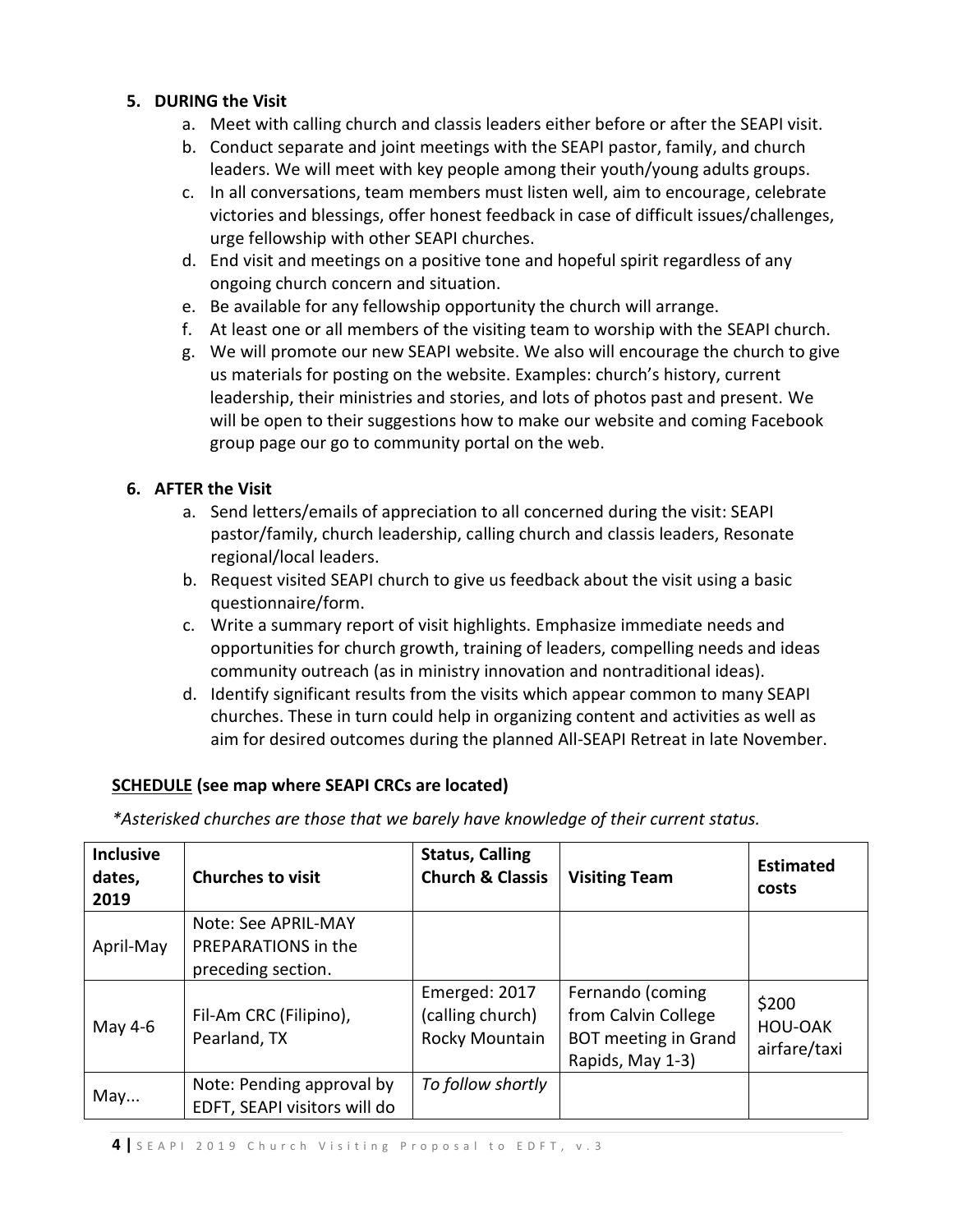|                                   | conference calls to<br>familiarize tasks and<br>finalize church visits. Also,                                                                                                                            |                                                              |                                                                                                            |             |
|-----------------------------------|----------------------------------------------------------------------------------------------------------------------------------------------------------------------------------------------------------|--------------------------------------------------------------|------------------------------------------------------------------------------------------------------------|-------------|
|                                   | contact churches to be<br>visited.                                                                                                                                                                       |                                                              |                                                                                                            |             |
| June 15-25<br>(CO, UT,<br>IA, IL) | John Kim, Aurora, CO<br>Charlie Phim, Salt Lake City,<br>UT<br>*Keo Phommarath, Sioux<br>City, IA<br>Huu Nguyen, Winfield, IL                                                                            | To follow shortly                                            | Socheth Na<br>Fatu Auau<br>Fernando del Rosario                                                            |             |
| July 13-22<br>(MN, WI)            | Phohn Sinbondit, MN<br>*Adam Nhotsavang, MN<br>Kou Vang, Sheboygan, WI                                                                                                                                   | To follow shortly                                            | Socheth Na<br>Fatu Auau<br>Fernando del Rosario                                                            |             |
| Aug 10-20<br>(MI)                 | *Hmong CRC, Lansing, MI<br>*Vietnamese CRC,<br>Kentwood MI<br>*Chin CRC, Grand Rapids<br>Lao CRC, Holland, MI<br>Cambodian CRC, Holland,<br>MI                                                           | To follow shortly                                            | Kou Vang<br>Socheth Na<br>Matthew Le<br>Fatu Auau<br>Fernando del Rosario                                  |             |
| Sep 7-16<br>(NH, MD,<br>NJ)       | *Harold Lapian, Dover, NH<br>*Indonesian CRC, MD<br>Albert Sideco, Jersey City,<br><b>NJ</b>                                                                                                             | To follow shortly                                            | Jonas Tri Muljo<br>Fatu Auau<br>Fernando del Rosario                                                       |             |
| Sep 21-<br>Oct 5<br>(CA)          | Leo Clemente, San Diego<br>*Sysay Vilaylack, Moreno<br>Valley<br>*Lindley Miras, Bellflower<br>Matthew Le, Westminster<br>Fatu Auau, Fountain Valley<br>*Daniel Moua, Fresno<br>*Cambodian CRC, Stockton | To follow shortly                                            | $(2$ teams)<br>Fatu Auau<br><b>Julius Umawing</b><br>Socheth Na<br><b>Kou Vang</b><br>Fernando del Rosario |             |
| Oct 12-15                         | Cambodian Fellowship, St<br>Thomas, ONT, Canada                                                                                                                                                          | Emerged: 1980s<br>First CRC, St<br>Thomas<br>Classis Chatham | Fernando (after<br>attending COD<br>meeting in Burlington,<br><b>ONT Oct 9-11)</b>                         | Toronto-SFO |
| Oct-Nov<br><b>Late Nov</b>        | Write report of all the visits<br><b>All-SEAPI Revival Retreat!</b>                                                                                                                                      |                                                              |                                                                                                            |             |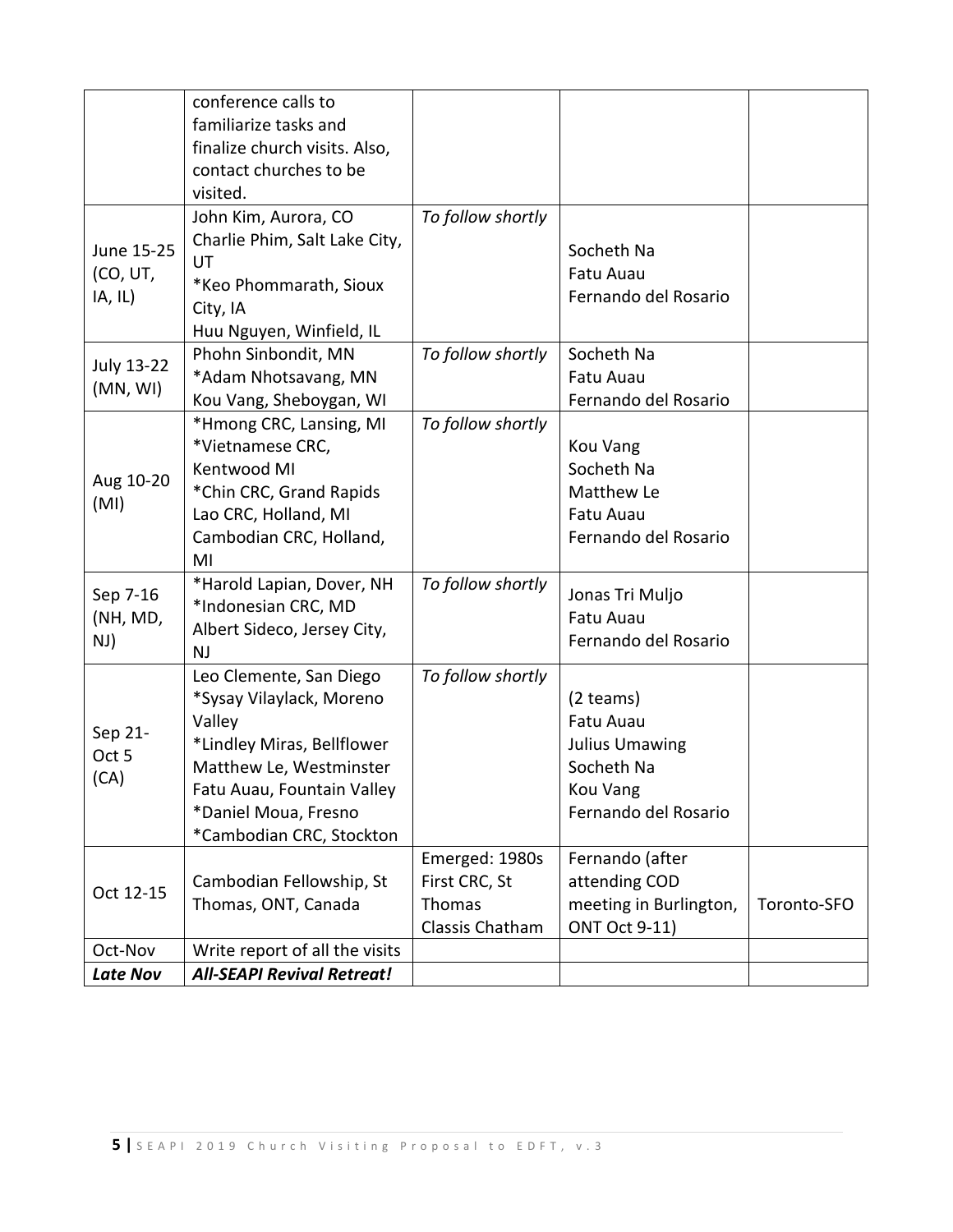## **BUDGET**

Notes:

- Each visit is planned for 2-3 days. Each visiting team will consist of up to 3 members. Exceptions are the visits at Fil-Am CRC in Pearland, TX and the Cambodian Fellowship in St. Thomas, ONT Canada. Fernando plans to do those visits right after attending the Calvin Board of Trustees and Council of Delegates meetings, May 1-3 in Grand Rapids and Oct 9-11 in Burlington, ONT.
- Transportation will be by plane and car. To obtain lowest possible plane fares, we will book flights as early as possible and not travel during holiday periods (May 27 Memorial Day, July 4 Independence Day, Sep 2 Labor Day).
- For church locations that are drivable up to 5-6 hours, we will travel by a rental car.
- Where available and to reduce hotel costs, we will book hotel suite-type rooms to maximize sharing in a single room by 3 persons.
- For meals on the road and not provided by churches, these will be priced at \$15 per meal/person.
- We will follow CRC travel policies and booking procedures to both stewardly manage costs and accomplish the goals of the church visits as planned.
- Overall, we will do due diligence to keep to the budget and reduce expenses whenever possible. The prices quoted here are taken from the Southwest and Expedia websites as of April 8-9. Due to volatile air and hotel rates especially during the peak summer travel season, we request funding flexibility or contingency allowance in case actual expenses exceed the budget estimates presented in this proposal.

| May 4-6: Pearland, TX                                             | $=$ TBD |  |  |  |
|-------------------------------------------------------------------|---------|--|--|--|
| June 15-25: UT, CO, IA                                            | $= TBD$ |  |  |  |
| July 13-24: MN, WI, IL                                            | $= TBD$ |  |  |  |
| Aug 10-20: MI                                                     | $=$ TBD |  |  |  |
| Sep 7-16: NH, NJ, MD                                              | $=$ TBD |  |  |  |
| Sep 21-Oct 5: CA                                                  | $= TBD$ |  |  |  |
| Oct 12-15: St. Thomas                                             | $= TBD$ |  |  |  |
| Total travel, hotels, meals                                       | $=$ TBD |  |  |  |
| Add Printing of materials                                         | $= TBD$ |  |  |  |
| For details, see attachment Detailed Travel Cost Estimates (TBD). |         |  |  |  |
|                                                                   |         |  |  |  |

## **REPORTING AND ASSESSMENT**

We will develop our SEAPI church visiting materials guided by: a) best practices for interviewing, reporting, and assessment in conducting church visiting (CRC Pastoral Resources); and b) important intercultural sensitivities especially among first generation church leaders. From April to May, we will work on the following materials:

- 1. SEAPI Visiting Team Guide and Kit: quick SEAPI church visiting tips; profile of each SEAPI church; interview questionnaire/form; CRC church visiting guides.
- 2. SEAPI Church Visit Info Packet: a brief guide to purpose of church visiting; important provisions from the Church Order; motivational guide on belonging in SEAPI.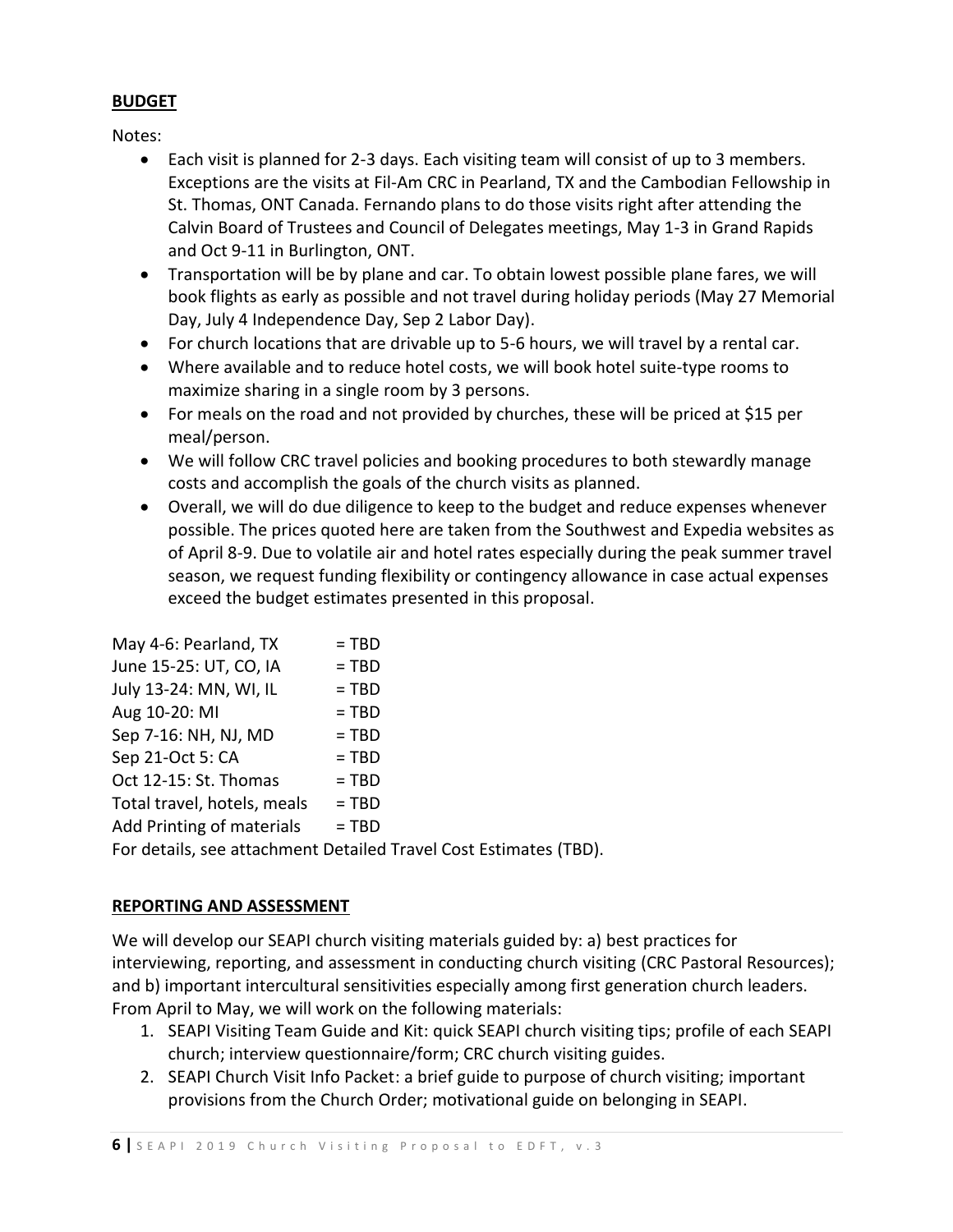- 3. Standard Intro letters to: SEAPI church, calling church, classis, Resonate regional/local leaders.
- 4. Standard after visit appreciation letter to: same as above.
- 5. After-Visit Feedback questionnaire/form, available as hard copy and Google form link.
- 6. In compiling and assessing the results of our church visiting, we will identify potentials, needs, and issues that are common across our SEAPI community. As appropriate, we will request CRC EDFT assistance and guidance how to address potential ministry opportunities that could be seen as innovative, nontraditional, GLOCAL ways of community outreach. Possible scenarios could include opportunities unique to a church, or to a cluster of SEAPI churches within a region or ethnic group, or SEAPI collectively.

## **ATTACHMENTS**

- 1. SEAPI Map Guide 2019 (attached)
- 2. Detailed Travel Cost Estimates (to follow)
- 3. SEAPI Visiting Team Kit (to follow)
- 4. SEAPI Church Visit Info Packet (to follow)
- 5. SEAPI Church Visitors Reporting Forms (to follow)
- 6. Standard Letters (to follow)

#### **REFERENCES**

1. Guide for Conducting Church Visiting, adopted by Synod and updated 2015 [\(go to web](https://www.crcna.org/sites/default/files/2015_church_visiting_guide.pdf) 

## [page\)](https://www.crcna.org/sites/default/files/2015_church_visiting_guide.pdf)

- 2. Brief Guide to Church Visiting by Pastor Church Resources [\(go to web page\)](https://network.crcna.org/classis/brief-guide-church-visiting)
- 3. A New Approach for Church Visiting (Process Guide) [\(go to web page;](https://network.crcna.org/church-renewal/new-approach-church-visiting-process-guide) [download Manual](https://network.crcna.org/sites/default/files/documents/Manual.pdf)  [pdf\)](https://network.crcna.org/sites/default/files/documents/Manual.pdf)
- 4. Promising Practices: Church Visitors [\(go to web page\)](https://www.crcna.org/pcr/classis-leaders/promising-practices-learning-together#pp_ChurchVisitors)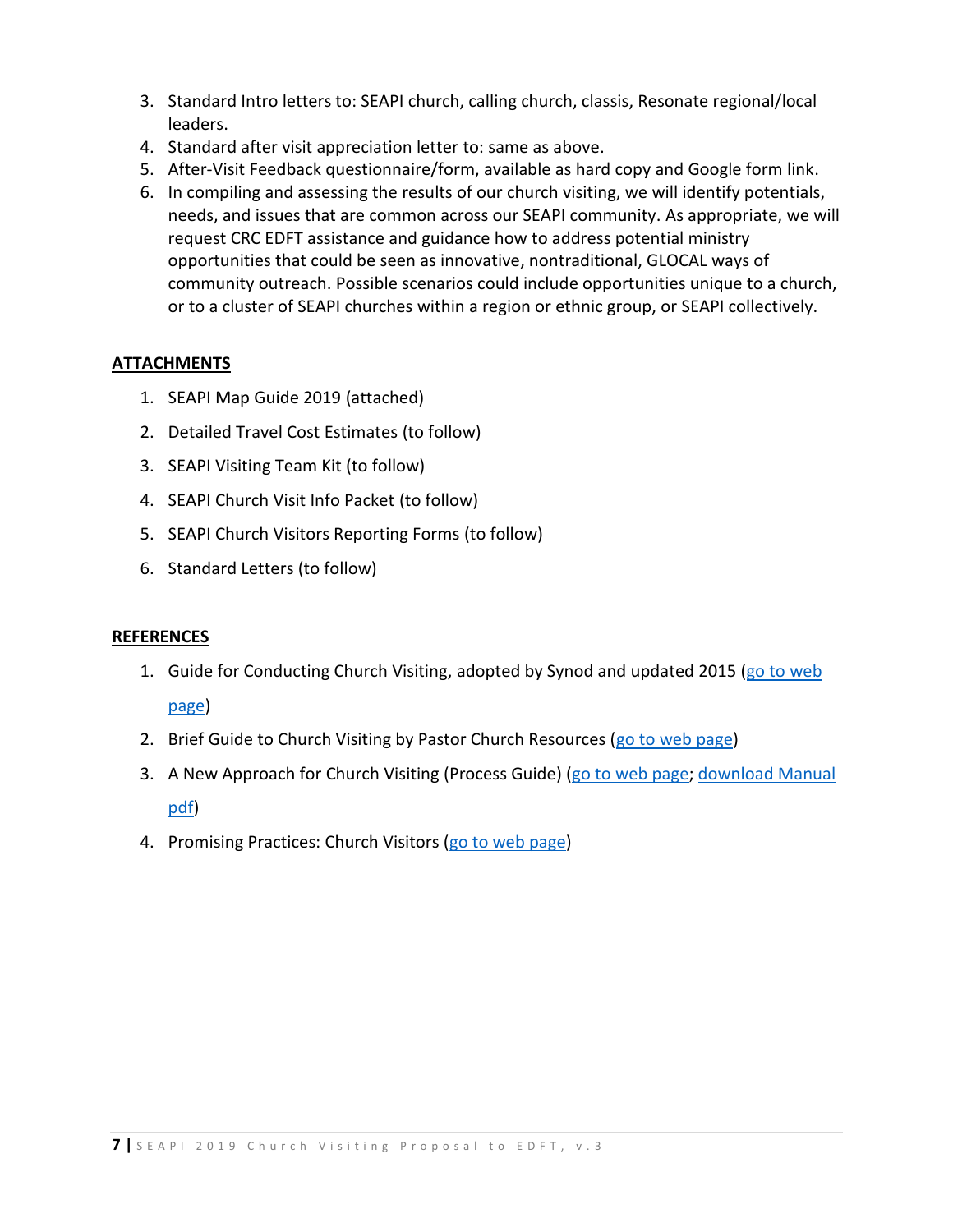#### **ATTACHMENT 1**



Map of SEAPI CRCs, as of April 2019 \*church status not updated